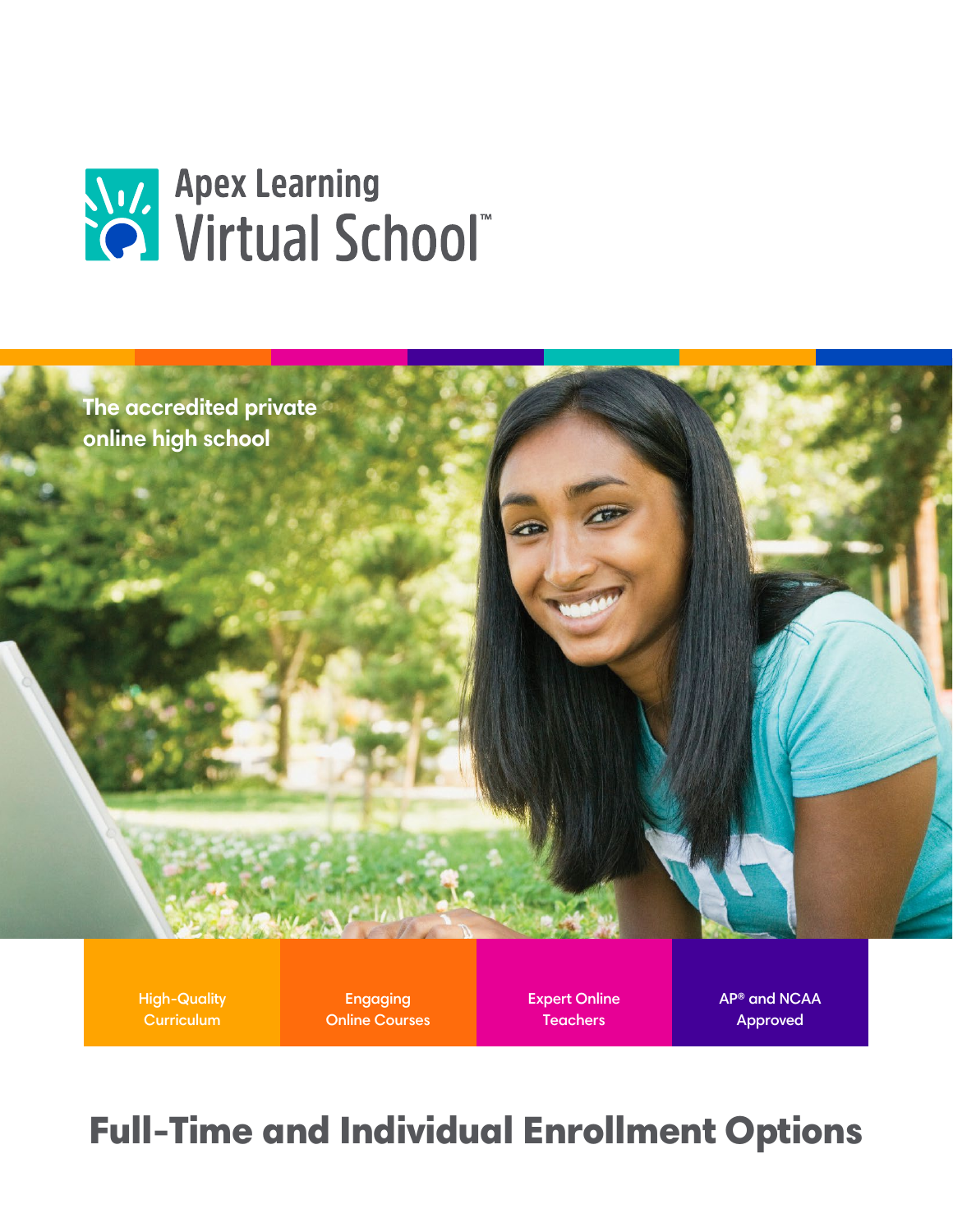**"Apex Learning Virtual School offered a wide selection of courses and frequent communication with my instructors. I loved the flexibility and the fact that I could learn at my own pace."**

**Student** 

## **An Effective Learning Experience**

For over 15 years, our online courses have helped more than 1,000,000 high school students sharpen their minds, gain confidence in their abilities, and start the road to college success — all without four walls. Students get inspired, get ahead, or retake a course, all with a more flexible learning schedule.

## Instruction Supports Student Success Every Step of the Way

When students take online courses from Apex Learning Virtual School, they get the benefit of a team of experienced educators — those who designed the instruction, and those who monitor and support students every day.

#### Engaging, Motivating Lessons

Instruction is varied to keep student attention. Audio recordings, animations, formative exercises, and interactive simulations make the content engaging and take advantage of each student's learning strengths.

Each lesson includes multiple opportunities for students to explore, apply, practice, and confirm their learning. This active learning approach develops critical thinking skills and deep understanding.

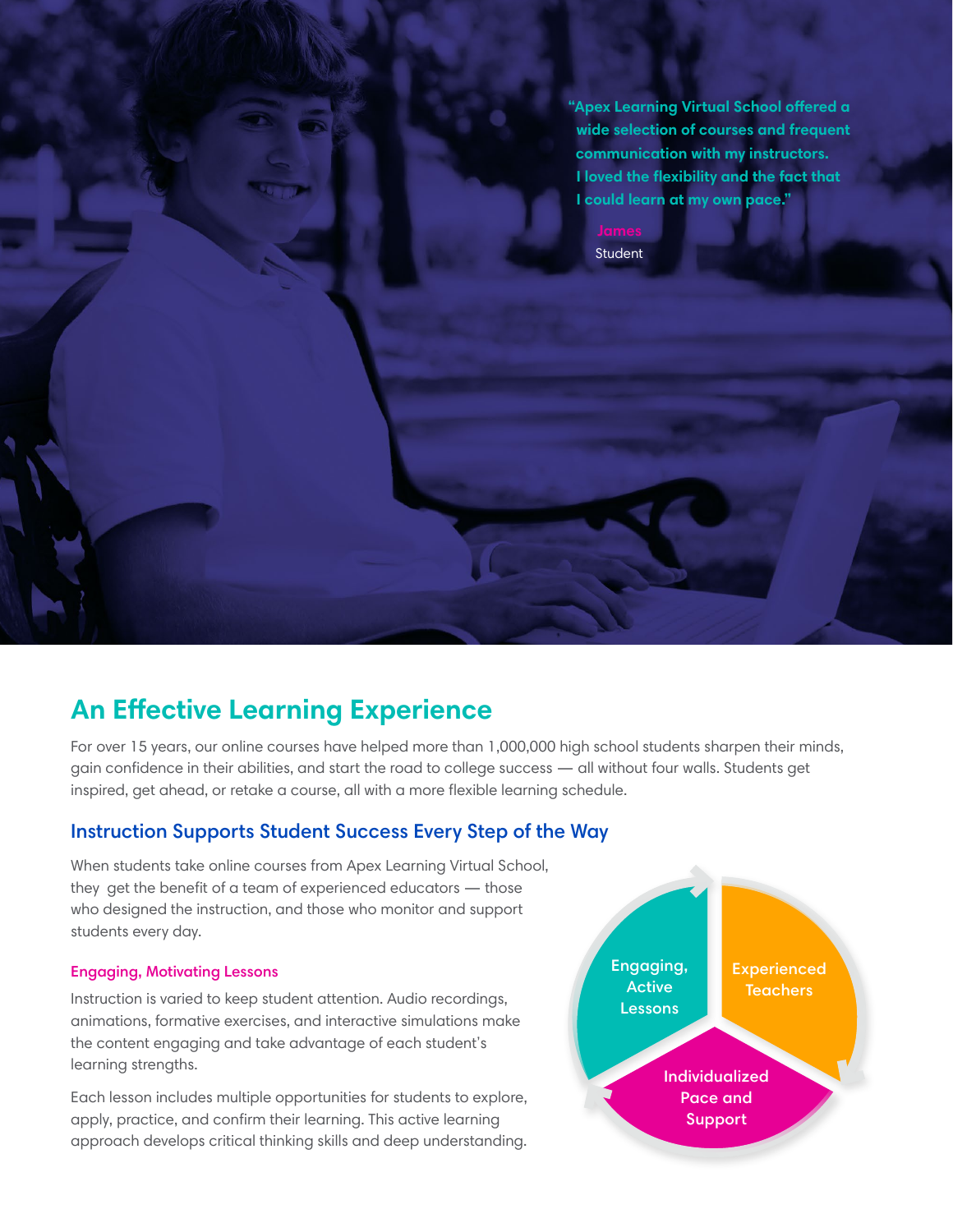#### Experienced Online Teachers

For every course, students have an assigned teacher who monitors student progress, provides feedback, and is available for student questions through email and office hours. Students can rely on Apex Learning Virtual School teachers who each have an average of 21 years of teaching experience — 7 of those years online.

Our Advanced Placement®(AP®) teachers have an average of 14 years of AP teaching experience, 9 of them online. They know what to expect on the AP exam and how to ensure students are fully prepared.

#### Individualized Pace and Support

With 24/7 access to their courses, students are able to work at their own pace through the course work. While students can work ahead, they also receive assignment due dates to keep them on track to complete each semester course in 18 weeks.

Students benefit from the continual guidance and feedback provided by the opt-in support and scaffolds integrated into every course. This includes on-demand review of each lesson, one-click word definitions, and a read aloud option.



## **Exceptional Student Outcomes**

The effectiveness of our strong instruction and support for each student is proven in our consistent success rates. Each school year, the average passing rate across Apex Learning Virtual School AP courses outpaces the national average for the same courses.

During the 2014-2015 school year, 68 percent of Apex Learning VS AP students scored a 3 or better on the AP exams across courses, out-pacing the national average by 7 percentage points.



*By taking our online courses while training for national figure skating competitions, Christina could travel and compete globally and successfully graduate from high school. She now attends Harvard University.* 

## **Students Meet Graduation and College Goals**

With Apex Learning Virtual School, students:

- **>** Get ahead
- Recover credits
- **>** Complete AP courses
- Earn NCAA eligibility
- **>**Take courses for homeschool

Flexible school time provides a great summer school option and helps students earn a diploma while they are:

- Pursuing sports or the arts
- > Traveling
- > Taking time for health issues

Advanced Placement® and AP® are registered trademarks and/or owned by the College Board, which was not involved in the production of, and does not endorse this product. **www.ApexLearningVS.com**